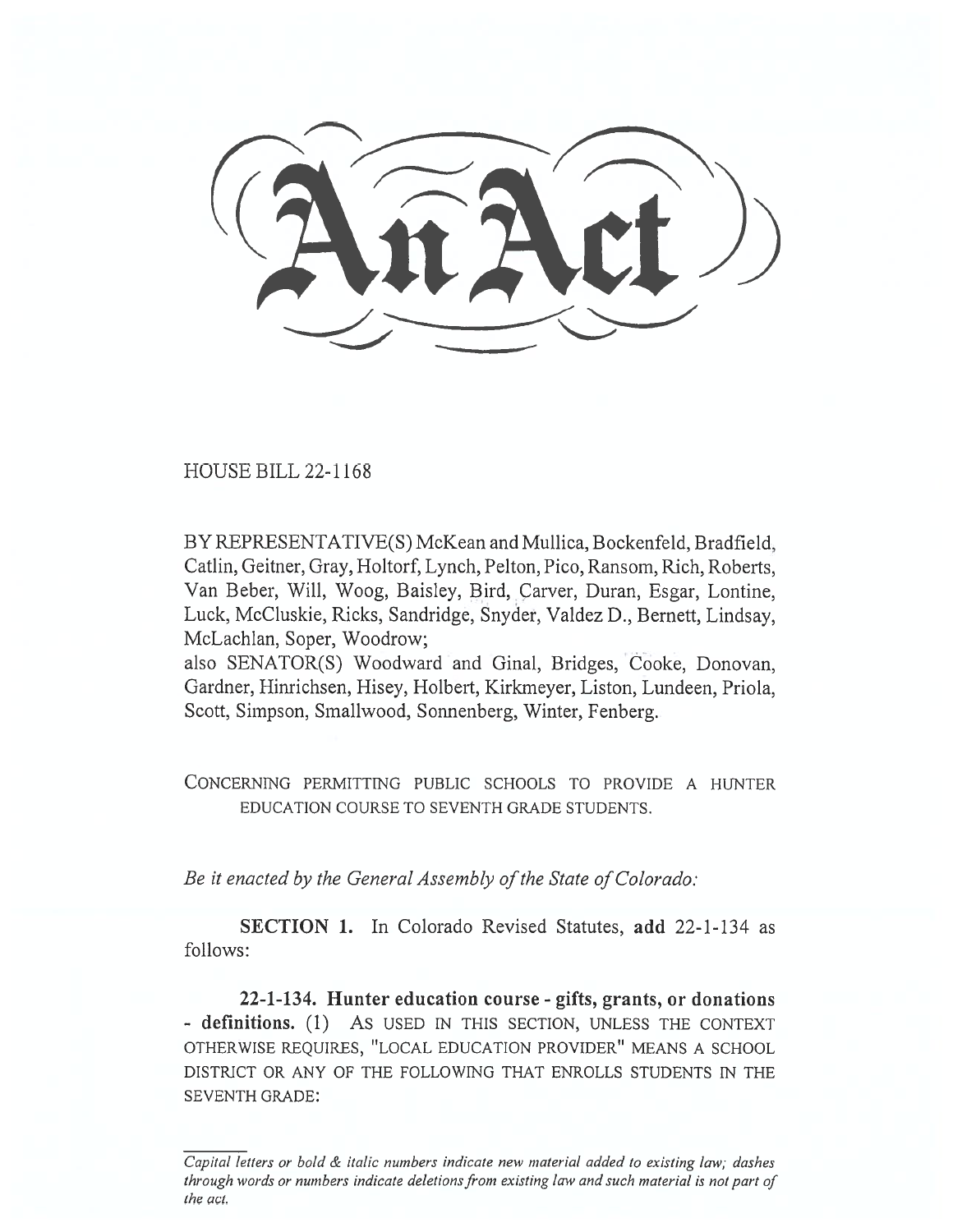(a) A CHARTER SCHOOL AUTHORIZED BY A SCHOOL DISTRICT PURSUANT TO PART 1 OF ARTICLE 30.5 OF THIS TITLE 22;

(b) A CHARTER SCHOOL AUTHORIZED BY THE STATE CHARTER SCHOOL INSTITUTE PURSUANT TO PART 5 OF ARTICLE 30.5 OF THIS TITLE 22: OR

(c) A BOARD OF COOPERATIVE SERVICES CREATED AND OPERATING PURSUANT TO ARTICLE 5 OF THIS TITLE 22 THAT OPERATES ONE OR MORE PUBLIC SCHOOLS.

(2) A LOCAL EDUCATION PROVIDER MAY OFFER A HUNTER EDUCATION COURSE AS AN ELECTIVE COURSE TO SEVENTH-GRADE STUDENTS, EITHER FOR CREDIT OR NOT FOR CREDIT, IF THE LOCAL EDUCATION PROVIDER:

(a) ENTERS INTO AN AGREEMENT PURSUANT TO SUBSECTION (3)(c) OF THIS SECTION WITH AN INDIVIDUAL OR ENTITY TO PROVIDE A HUNTER EDUCATION COURSE AT NO COST TO THE LOCAL EDUCATION PROVIDER OR ANY STUDENT ENROLLED IN THE COURSE; AND

(b) RECEIVES GIFTS, GRANTS, OR DONATIONS IN AN AMOUNT SUFFICIENT TO PAY ANY COSTS TO THE LOCAL EDUCATION PROVIDER THAT ARISE FROM PROVIDING A HUNTER EDUCATION COURSE PURSUANT TO THIS SECTION.

(3) (a) A HUNTER EDUCATION COURSE OFFERED PURSUANT TO THIS SECTION MUST:

(I) SATISFY THE SAME REQUIREMENTS AS A HUNTER EDUCATION COURSE CERTIFIED BY THE DIVISION OF PARKS AND WILDLIFE, AS DESCRIBED IN SECTION 33-6-107 (8); EXCEPT THAT THE COURSE IS NOT REQUIRED TO INCLUDE HANDS-ON ACTIVITIES THAT MAY OTHERWISE BE REQUIRED BY THE DIVISION OF PARKS AND WILDLIFE; AND

(II) BE TAUGHT BY AN INSTRUCTOR CERTIFIED BY THE DIVISION OF PARKS AND WILDLIFE.

(b) A HUNTER EDUCATION COURSE OFFERED PURSUANT TO THIS

PAGE 2-HOUSE BILL 22-1168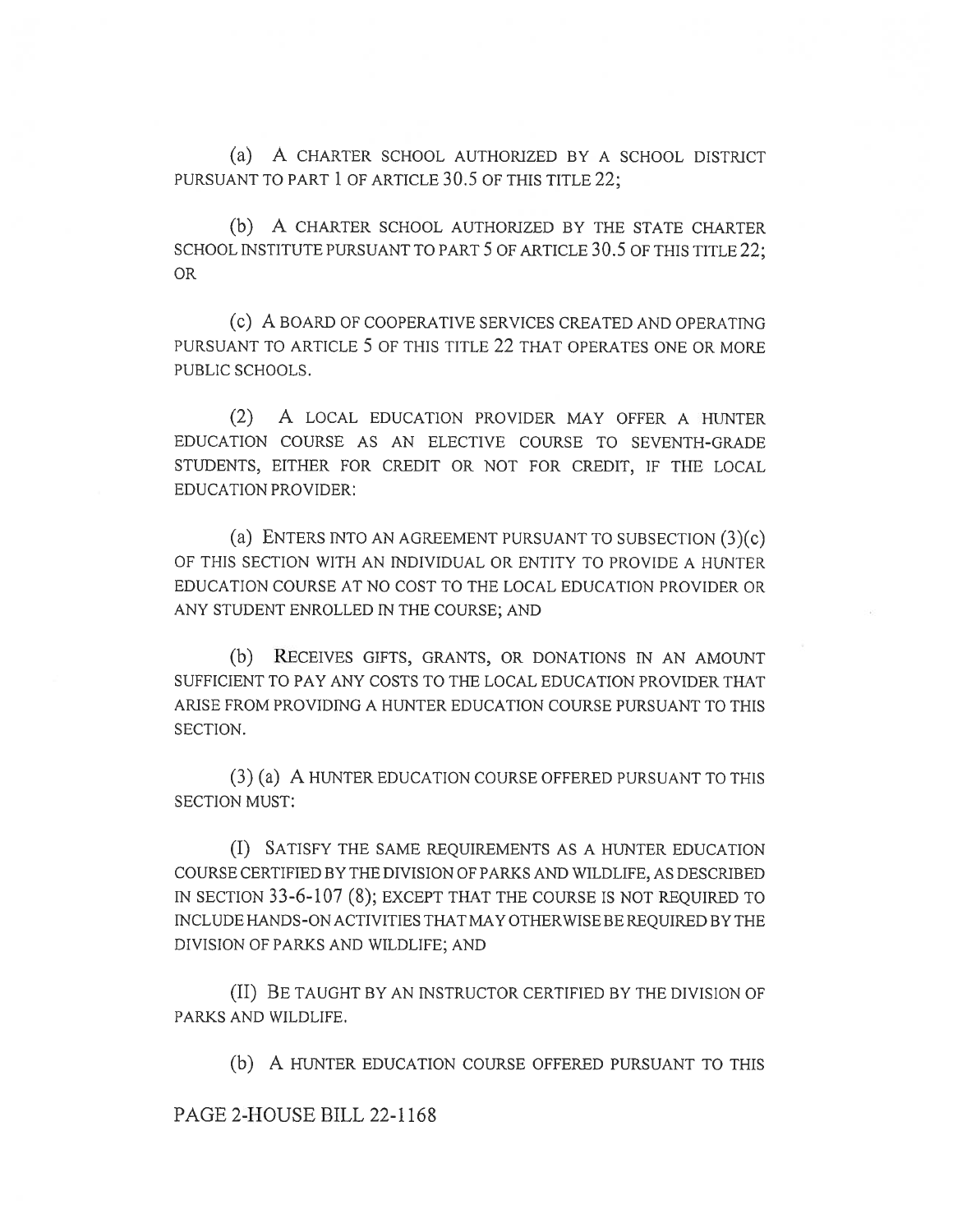SECTION MAY INCLUDE HANDS-ON ACTIVITIES, BUT A LOCAL EDUCATION PROVIDER CANNOT REQUIRE A STUDENT TO PARTICIPATE IN THE HANDS-ON ACTIVITIES AS A CONDITION OF ENROLLMENT IN, OR SATISFACTORY COMPLETION OF, A HUNTER EDUCATION COURSE. A STUDENT MAY ONLY PARTICIPATE IN HANDS-ON ACTIVITIES WITH THE PERMISSION OF THE STUDENT'S PARENT OR LEGAL GUARDIAN.

(c) PRIOR TO OFFERING A HUNTER EDUCATION COURSE PURSUANT TO THIS SECTION, A LOCAL EDUCATION PROVIDER MUST ENTER INTO AN AGREEMENT WITH AN INDIVIDUAL OR ENTITY THAT OFFERS HUNTER EDUCATION COURSES CERTIFIED BY THE DIVISION OF PARKS AND WILDLIFE TO PROVIDE THE HUNTER EDUCATION COURSE AT NO COST TO THE LOCAL EDUCATION PROVIDER OR ANY STUDENT ENROLLED IN THE COURSE. FOR THE PURPOSES OF THIS SECTION, A HUNTER EDUCATION COURSE PROVIDED PURSUANT TO AN AGREEMENT ENTERED INTO PURSUANT TO THIS SUBSECTION (3)(c) IS CONSIDERED A HUNTER EDUCATION COURSE OFFERED BY THE LOCAL EDUCATION PROVIDER.

(4) THIS SECTION DOES NOT CONSTITUTE A WAIVER OF ANY APPLICABLE STATE OR FEDERAL LAW.

(5) A LOCAL EDUCATION PROVIDER MAY SEEK, ACCEPT, AND EXPEND GIFTS, GRANTS, OR DONATIONS FROM PRIVATE OR PUBLIC SOURCES FOR THE PURPOSES OF THIS SECTION.

(6) NOTHING IN THIS SECTION PRECLUDES A LOCAL EDUCATION PROVIDER FROM OFFERING HUNTER EDUCATION COURSES AS AN ELECTIVE COURSE IN ANY OTHER GRADE.

(7) (a) A HUNTER EDUCATION COURSE OFFERED PURSUANT TO THIS SECTION SHALL ONLY ALLOW THE POSSESSION OF INERT FIREARMS AND DUMMY ROUNDS ON THE REAL ESTATE OR ANY IMPROVEMENTS ERECTED ON THE REAL ESTATE OF ANY PUBLIC OR PRIVATE ELEMENTARY, MIDDLE, JUNIOR HIGH, OR HIGH SCHOOL.

(b) AS USED IN THIS SUBSECTION (7), "INERT FIREARM" MEANS ANY HANDGUN, REVOLVER, PISTOL, RIFLE, OR SHOTGUN, INCAPABLE OF DISCHARGING BULLETS, CARTRIDGES, OR OTHER EXPLOSIVE CHARGES.

SECTION 2. In Colorado Revised Statutes, 33-6-107, amend

PAGE 3-HOUSE BILL 22-1168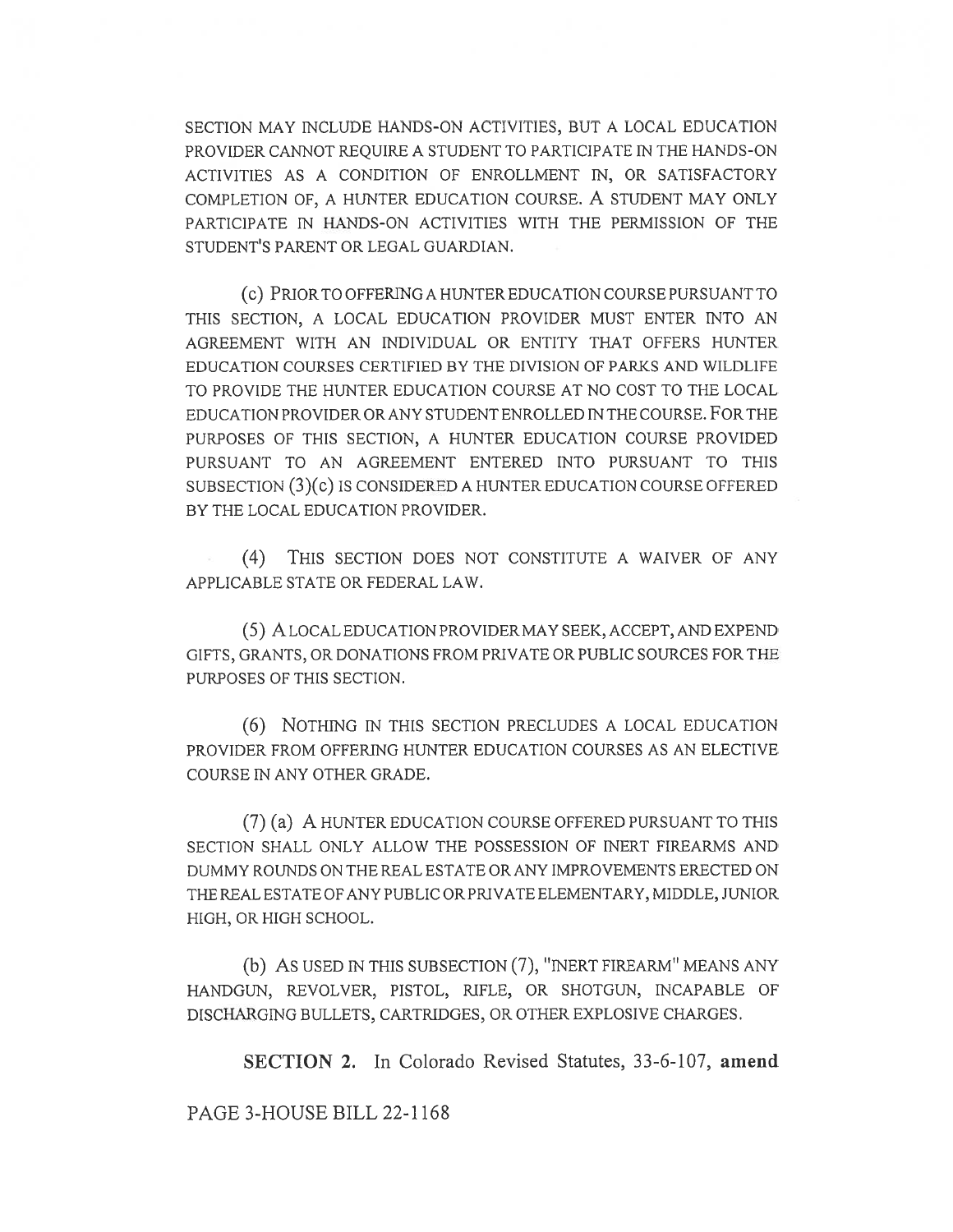(8)(b) as follows:

33-6-107. Licensing violations - penalties - rule. (8) (b) In order to increase hunter recruitment and retention, the commission may promulgate a rule establishing alternative requirements to obtain a certificate of hunter education. The alternatives may include: Options to demonstrate knowledge of hunting, safety, and ethics; course delivery options; COMPLETION OF A HUNTER EDUCATION COURSE, INCLUDING ANY REQUIRED HANDS-ON ACTIVITIES, OFFERED PURSUANT TO SECTION 22-1-134; issuing temporary or apprentice certificates of hunter education; and an option to test out of the hunter education course.

SECTION 3. Act subject to petition - effective date. This act takes effect at 12:01 a.m. on the day following the expiration of the ninety-day period after final adjournment of the general assembly; except that, if a referendum petition is filed pursuant to section 1 (3) of article V of the state constitution against this act or an item, section, or part of this act within such period, then the act, item, section, or part will not take effect unless approved by the people at the general election to be held in